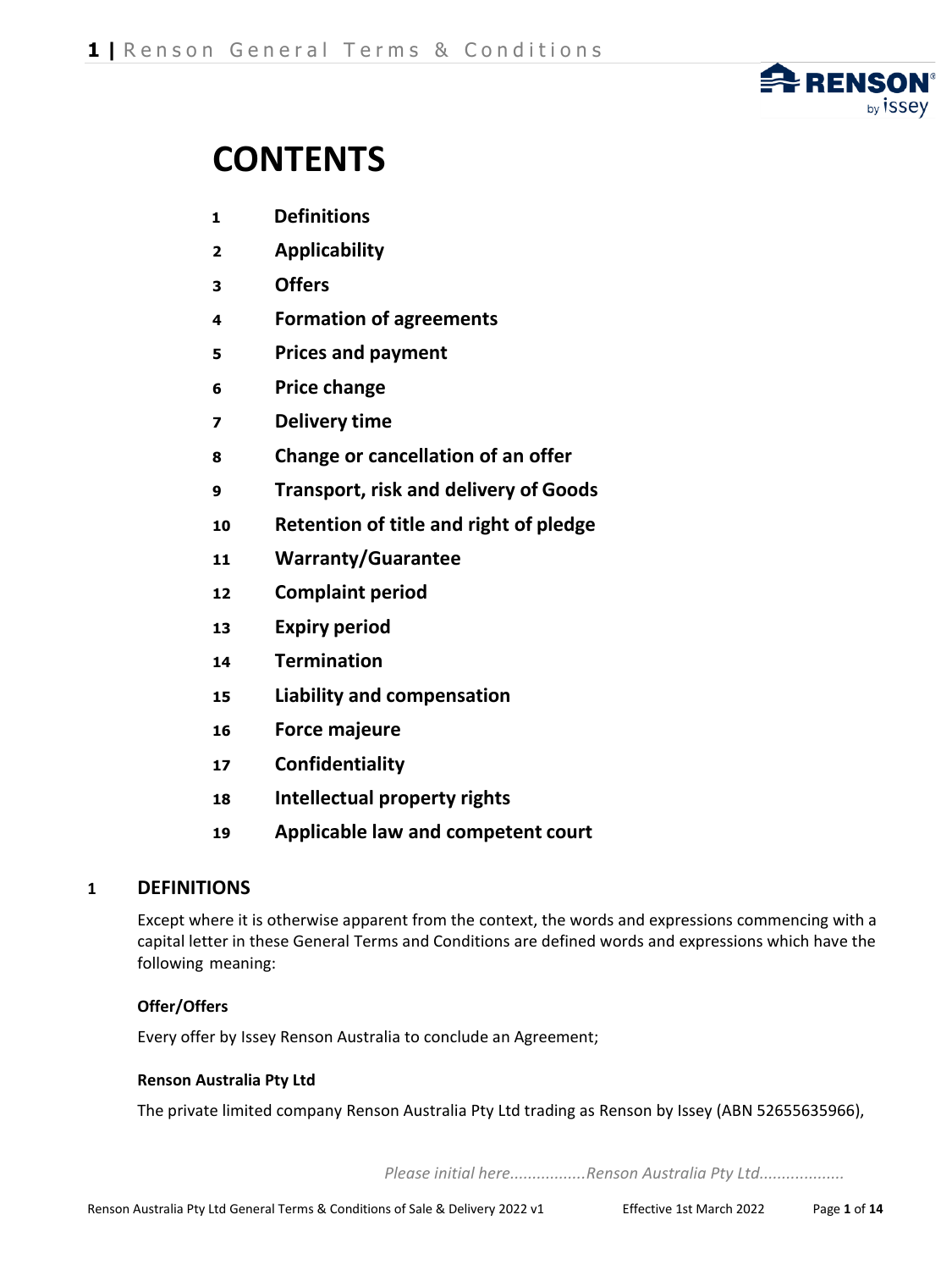

with its registered office in 1/87 Hector Street OSBORNE PARK WA 6017 AUSTRALIA, being the user of the Terms and Conditions;

#### **Services**

All (additional) services and/or work, technical or otherwise, of any nature whatsoever, performed by Renson Australia, in the broadest sense;

#### **Agreement**

All Agreements between the Parties concerning the sale/purchase and delivery of Goods by Renson Australia to the Other Party and/or the provision of services by Renson Australia to the Other Party;

#### **Party/Parties**

**BE AWARE: CONCERNING VARIABLE MATERIAL PRICES, INTERIM PRICES OR DISCOUNT ADAPTIONS ARE POSSIBLE.**

Renson Australia and the Other Party jointly or each of them individually;

The general conditions applies to all our transactions which we deposited and is updated, with immediate effect on the 1st March 2022.

#### **Goods**

All items of a tangible nature offered for sale or sold and delivered by Renson Australia;

#### **Terms and Conditions**

These General Terms and Conditions of sale and delivery of Renson Australia;

#### **Other party**

The natural and/or legal person or persons to whom Renson Australia makes an Offer and/or with whom Renson Australia concludes an Agreement.

#### **<sup>2</sup> APPLICABILITY**

- 2.1 These Terms and Conditions are applicable to all Offers and Agreements.
- 2.2 If the Terms and Conditions have applied to any Agreement, they will automatically apply to any future agreement concluded between the Parties, without any separate agreement to this effect between the Parties being required, unless the Parties have expressly agreed otherwise in writing with respect to the relevant agreement.
- 2.3 The applicability to any Agreement of any general or specific terms and conditions applied by the Other Party is expressly rejected by Renson Australia, unless and after Renson Australia has expressly declared in writing that the relevant terms and conditions apply to an Agreement. Under no circumstances does acceptance of the applicability of the Other Party's general terms and conditions to an Agreement result in the tacit applicability of these terms and conditions to any future Agreements.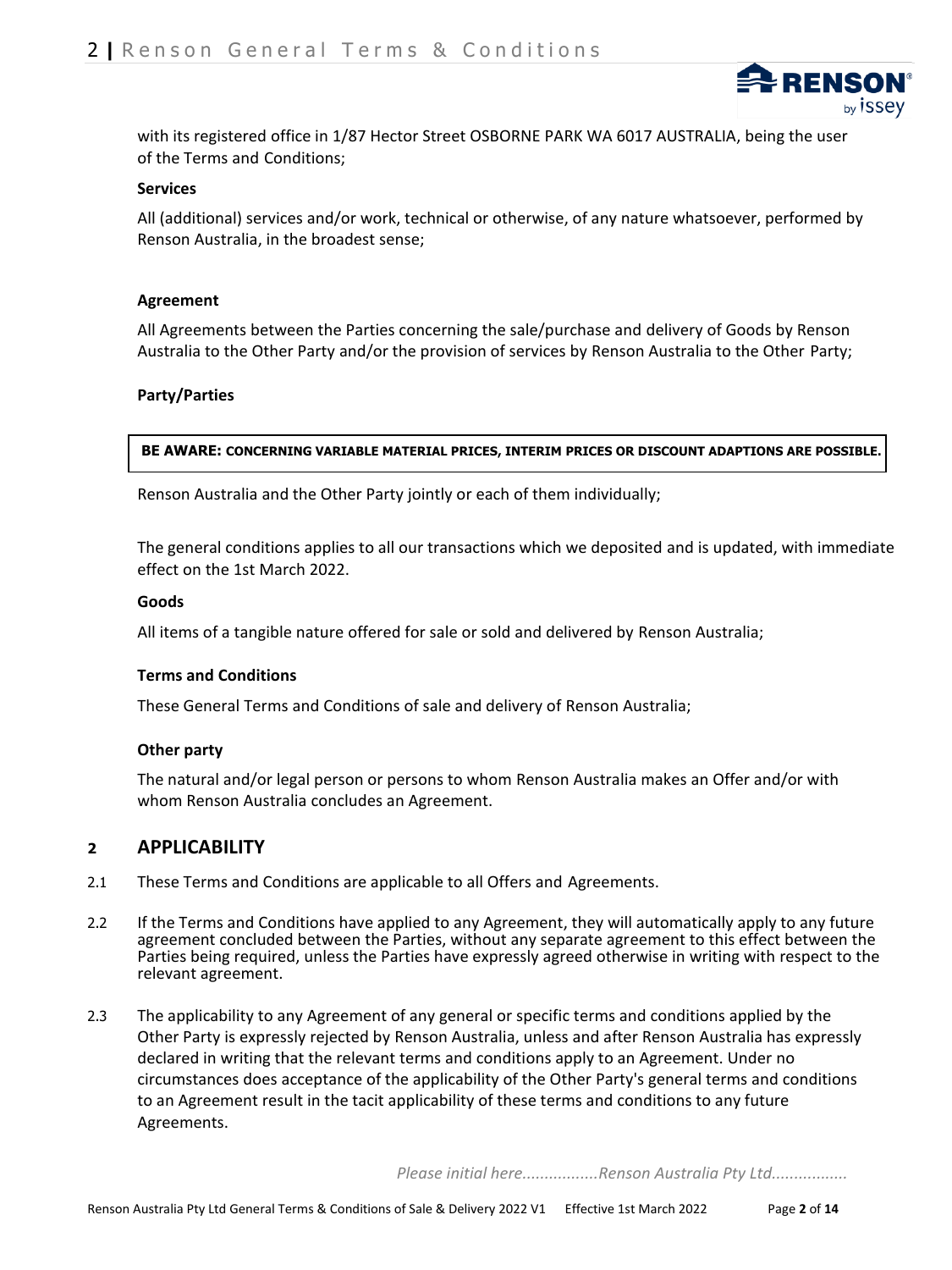- 2.4 In case of invalidity or annulment by the Other Party of one or more provisions of the Terms and Conditions, the remaining provisions of the Terms and Conditions will continue to apply in full to the Agreement. The Parties will consult each other on replacing the invalid or voided provision of the Terms and Conditions by a provision which is valid and not voidable and which approaches the content and purport of the invalid or voided provision as much as possible.
- 2.5 In so far as an Agreement deviates from one or more provisions of the Terms and Conditions, the provisions of the Agreement will prevail. The remaining provisions of the Terms and Conditions will in that case continue to apply to the Agreement.

#### **<sup>3</sup> OFFERS**

- 3.1 Unless expressly stated otherwise, an Offer is without obligation and is valid during the term stated in the Offer. If the Offer does not state a term for acceptance, the Offer will in any case lapse fourteen (14) days after the date stated in theOffer.
- 3.2 An Offer accepted by the Other Party within the term of validity may be withdrawn by Renson Australia within five (5) working days of the date of receipt of the acceptance by Renson Australia, without this resulting in any obligation on the part of Renson Australia to compensate the Other Party for any loss incurred by the latter as a result.
- 3.3 Renson Australia will confirm an assignment by the Other Party by means of an order confirmation.
- 3.4 If the Other Party provides Renson Australia with information, drawings and suchlike for the purpose of making an Offer, Renson Australia may assume that these are accurate and base its offer on these documents. The other party indemnifies Renson Australia against any third-party claims relating to the use of drawings and suchlike provided by or on behalf of the Other Party.
- 3.5 If an Offer is made at the request of the Other Party and this Offer is not accepted, Renson Australia will be entitled to charge the Other Party for all expenses incurred in connection with the Offer.

## **<sup>4</sup> FORMATION OF AGREEMENTS**

- 4.1 With due observance of the other provisions contained in the Terms and Conditions, an Agreement will only be effected:
- (a) by acceptance of the Offer by the Other Party;
- (b) by a written order confirmation of an assignment given by the Other Party, either orally or in writing, other than on the basis of an Offer;
- (c) by the actual performance by Renson Australia of the Agreement.
- 4.2 The Agreement replaces all previous proposals, correspondence, arrangements and other communication between the Parties that took place before concluding the Agreement, however much these may differ from or be in conflict with the Agreement.

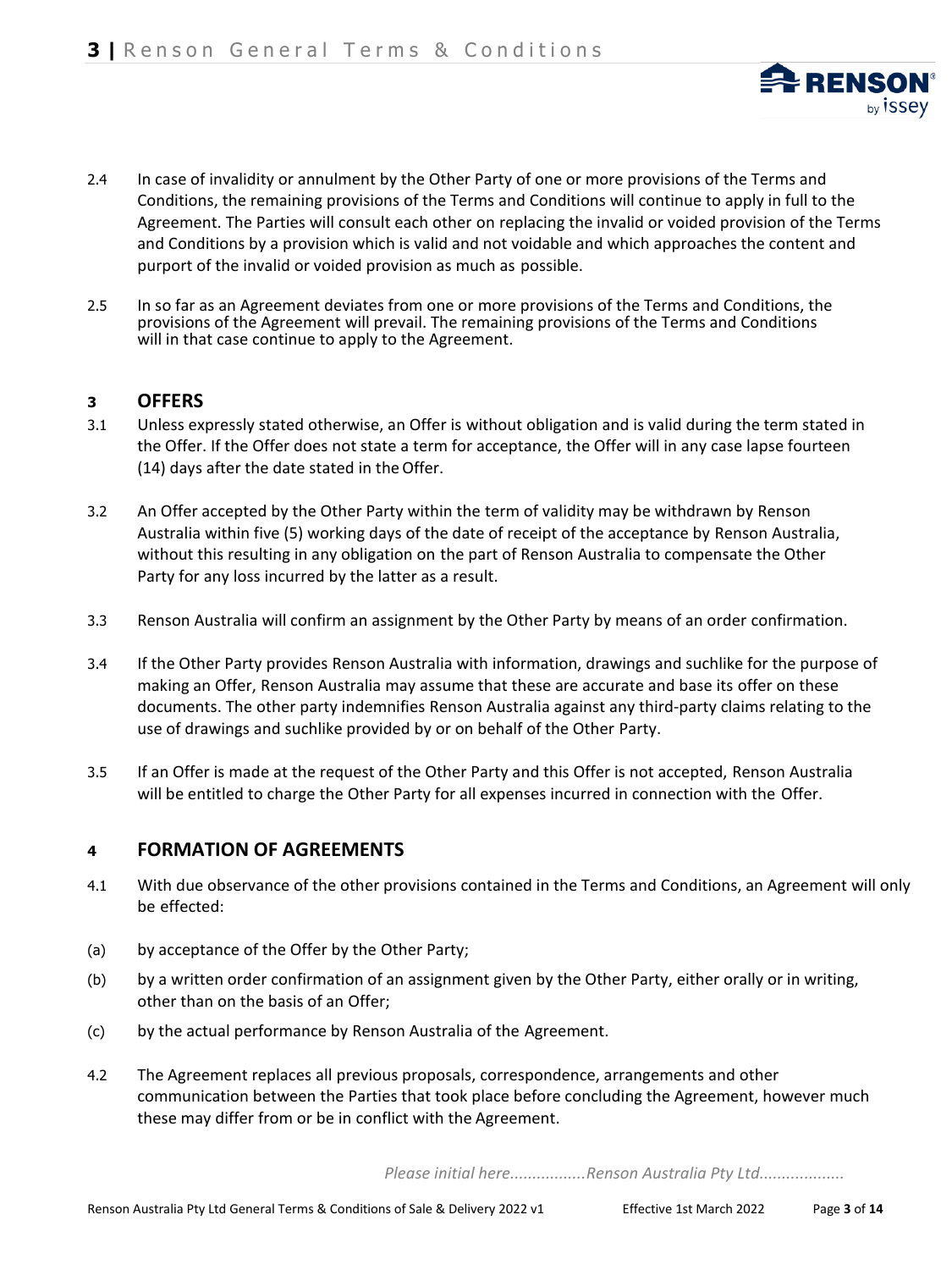

- 4.3 Alterations and/or additions to the Agreement will only be valid after they have been accepted by Renson Australia in writing. Renson Australia will not be obliged to accept any alterations and/or additions to an Agreement and is entitled to demand that a separate Agreement be concluded in this respect. Renson Australia is authorized to charge any expenses incurred in connection with the alterations and/or additions to the Other Party.
- 4.4 Undertakings by and agreements with employees or representatives of Renson Australia are only binding on Renson Australia vis-à-vis the Other Party in so far as Renson Australia has acknowledged or confirmed these undertakings and/or agreements in writing to the Other Party.
- 4.5 Renson Australia is entitled to have the Agreement performed by third parties or to engage third parties for the delivery of specific Goods or the provision of specific Services.

## **<sup>5</sup> PRICES AND PAYMENT**

- 5.1 Prices stated in an Offer or Agreement are in Australian Dollars and, unless explicitly stated otherwise, are exclusive of packaging, transport and delivery costs in the broadest sense and exclusive of turnover tax and/or any other government-imposed levies, of any nature whatsoever.
- 5.2 If the Other Party places an Order with Renson Australia without explicit agreement on a price, the Order will, irrespective of any Offers made or prices charged earlier, be carried out at the price applicable at the time of the performance of the Agreement.
- 5.3 Renson Australia will be entitled at all times, based on its assessment of the creditworthiness of the Other Party, to demand security or full or partial advance payment to ensure compliance with all payment obligations, whether due and payable or not. If and as long as the Other Party fails to provide security or to make a full or partial advance payment, Renson Australia will be authorized to suspend its obligation to deliver.
- 5.4 50% payment must be made at placement of order and 50% within thirty (30) days of the invoice date, unless agreed otherwise in writing. Payment must be made into the bank or accounts designated by Renson Australia . The moment of payment will be deemed to be the moment at which Renson Australia receives confirmation from its bank that the amount concerned has been credited to the account.
- 5.5 If payment of an invoice has not been made in full within the stipulated period of time, the Other Party will immediately be in default by operation of law, without any further notice of default being required, and from the due date of the invoice concerned will be liable to pay interest of 2% per month, or the statutory commercial interest if this is higher, part of a month being counted as a full month. In addition, all extrajudicial collection costs will be payable by the Other Party, which costs are hereby set in advance by the Parties at a minimum of 15% of the outstanding claim, with a minimum of A\$300, without prejudice to Renson Australia's right to claim the actual extrajudicial collection costs if these are higher.
- 5.6 If the Other Party is in default of payment of any invoice as referred to in Article 5.5, all other outstanding invoices will be immediately due and payable without notice of default being required.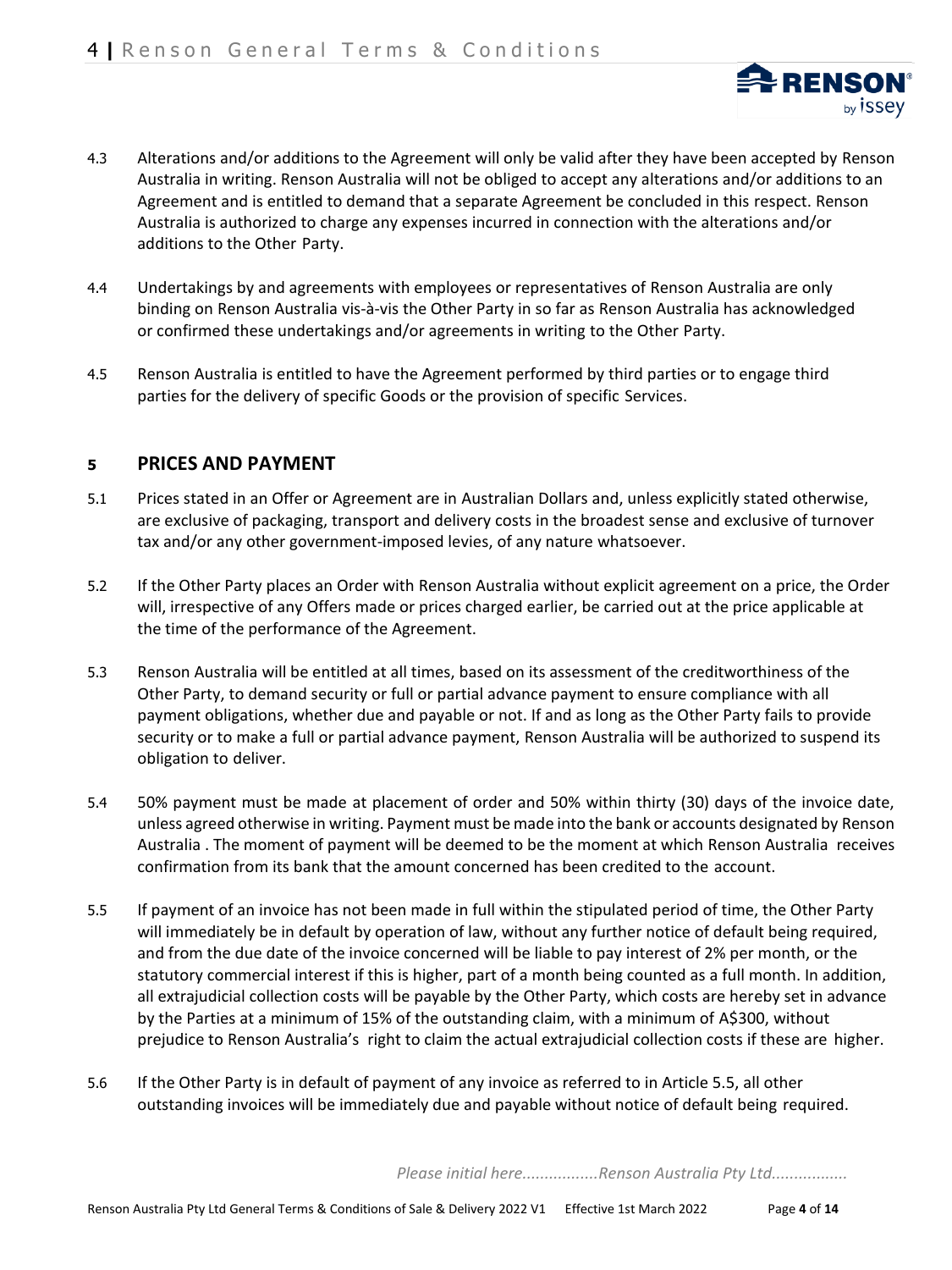- 5.7 Payments made by the Other Party will be used first to settle costs and interest due, and then to settle the outstanding invoices which have remained unpaid the longest, even if the Other Party states that a particular payment is to settle a different invoice.
- 5.8 Without prejudice to mandatory provisions, the Other Party does not have the right to suspend its payment obligations to Renson Australia or set them off against payment obligations of Renson Australia to the Other Party.
- 5.9 Renson Australia is entitled to set off all claims against the Other Party against any amounts owed by Renson Australia to the Other Party or to natural persons or legal persons affiliated to the Other Party.
- 5.10 All Renson Australia's claims against the Other Party become due and payable immediately in the following cases:
- (a) if after the conclusion of the Agreement circumstances have come to Renson Australia's attention that give it good reason to fear that the Other Party will not fulfil its obligations, which is entirely at Renson Australia's discretion;
- (b) if on conclusion of the Agreement Renson Australia asked the Other Party to provide security for the fulfilment as referred to in Article 5.3 and this security is not forthcoming or is insufficient;
- (c) in the event of the Other Party's liquidation or insolvency or if a moratorium is applied for or, in so far as the Other Party is a natural person, if the Debt Rescheduling (Natural Persons) Act is declared applicable.

## **<sup>6</sup> PRICE CHANGE**

- 6.1 In the event that four (4) months have passed after the date on which the Agreement was concluded and Renson Australia has not completed performance of the Agreement, an increase in one or more price determining factors may be charged to the Other Party, at the discretion of Renson Australia. The price increase must be paid at the same time that the principal sum or last payment term is paid.
- 6.2 If, however, the increased price which Renson Australia wishes to charge as referred to in Article 6.1 has risen by more than ten per cent (10%) compared to the original price, the Other Party will be entitled to cancel the Agreement within seven (7) days of the notification of the price change, with the provison that under no circumstances will Renson Australia be obliged in that case to compensate the Other Party for any loss incurred as a result.

## **<sup>7</sup> DELIVERY TIME**

7.1 The delivery time stated by Renson Australia within the framework of an Agreement is always an indication and may therefore never be considered a strict deadline, unless explicitly agreed otherwise in writing between the Parties. Under no circumstances does exceeding an agreed delivery time give entitlement to compensation.

*Please initial here.................Renson Australia Pty Ltd...................*

**RENSO** 

by *i*ssey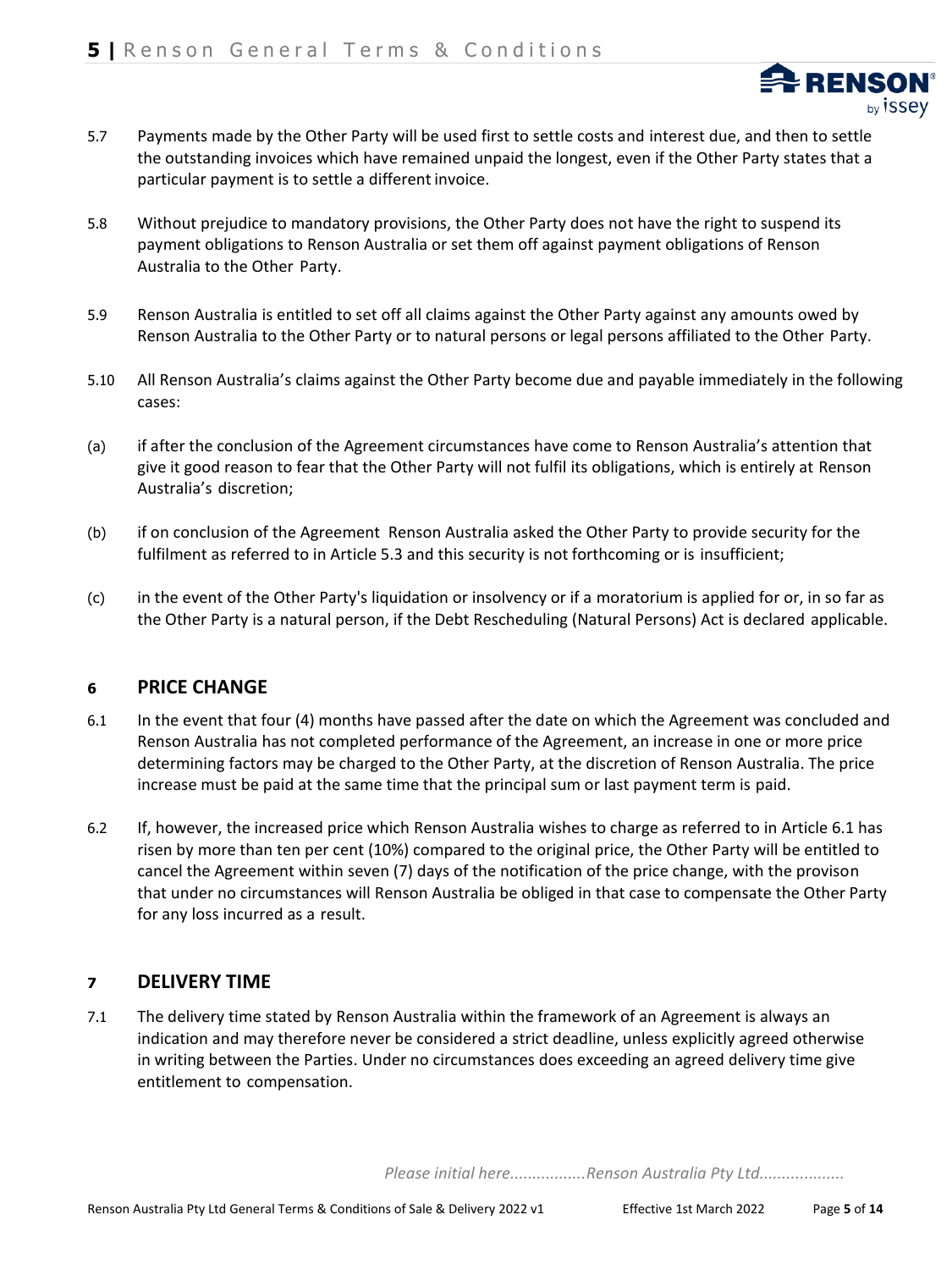

- 7.2 The delivery time stated by Renson Australia commences as soon as agreement has been reached on all details, including technical details, all necessary information and suchlike is in the possession of Renson Australia and all conditions necessary for the performance of the Agreement have been met.
- 7.3 When determining the delivery time Renson Australia assumes that it will be able to perform the assignment in the circumstances existing at the time of concluding the Agreement.
- 7.4 In the event of different circumstances to those known to Renson Australia at the time of concluding the Agreement, Renson Australia may extend the delivery time by the amount of time required to perform the Agreement in the changed circumstances. If, as a result of the above, any work cannot be fitted into Renson Australia's schedule, it will be carried out or completed as soon as Renson Australia's schedule permits.
- 7.5 In case of a suspension of obligations by Renson Australia on account of a shortcoming by the Other Party, the delivery time will be extended by the duration of the suspension. If, as a result of the above, any work cannot be fitted into Renson Australia's schedule, it will be carried out or completed as soon as Renson Australia's schedule permits.
- 7.6 If an agreed delivery period for the Goods, or a delivery period that has been extended based on Articles 7.4 or 7.5 of these Terms and Conditions, has been exceeded, Renson Australia will only be in default if it has received a written notice of default from the Other Party giving it one (1) month to deliver and still fails to comply within this period of time. In the event of termination, the Other Party will not be entitled to compensation unless such exceeding of this period of time is the result of intent or gross negligence on the part of the management of Renson Australia and/or its managing employees.

# **<sup>8</sup> CHANGE OR CANCELLATION OF AN ORDER**

- 8.1 In view of the fact that the goods are tailor made by Renson and therefore only have value if they are used in the place for which they are intended, the other party will, in the event of a change or cancellation, own an amount that covers the costs already incurred by Renson. Without prejudice to Renson's right to prove and claim greater damage, this damage compensation is set at a flat rate of ten percent (10%) of the net product value (including surcharges; excluding transport costs and GST) if the ordered goods have already been put into production, increased to
	- i. Fifty percent (50%) of the net product value (including surcharges; excluding transport costs and GST) if the ordered goods have already been put into production but have not yet been painted and assembled
	- ii. Ninety percent (90%) of the net product value (including surcharges; excluding transport costs and GST) if the ordered goods have already been put into production and have been painted, but have not yet been assembled, and
	- iii. One hundred percent (100%) of the net product value (including surcharges; excluding transport costs and GST) if the ordered goods have already been taken into production and have been painted and assembled. These amounts correspond to an estimate in good faith by Renson of it's damage and administrative costs as a result of such a situation, of which the other party acknowledges that this concerns fixed damage compensation and therefore is not a saction.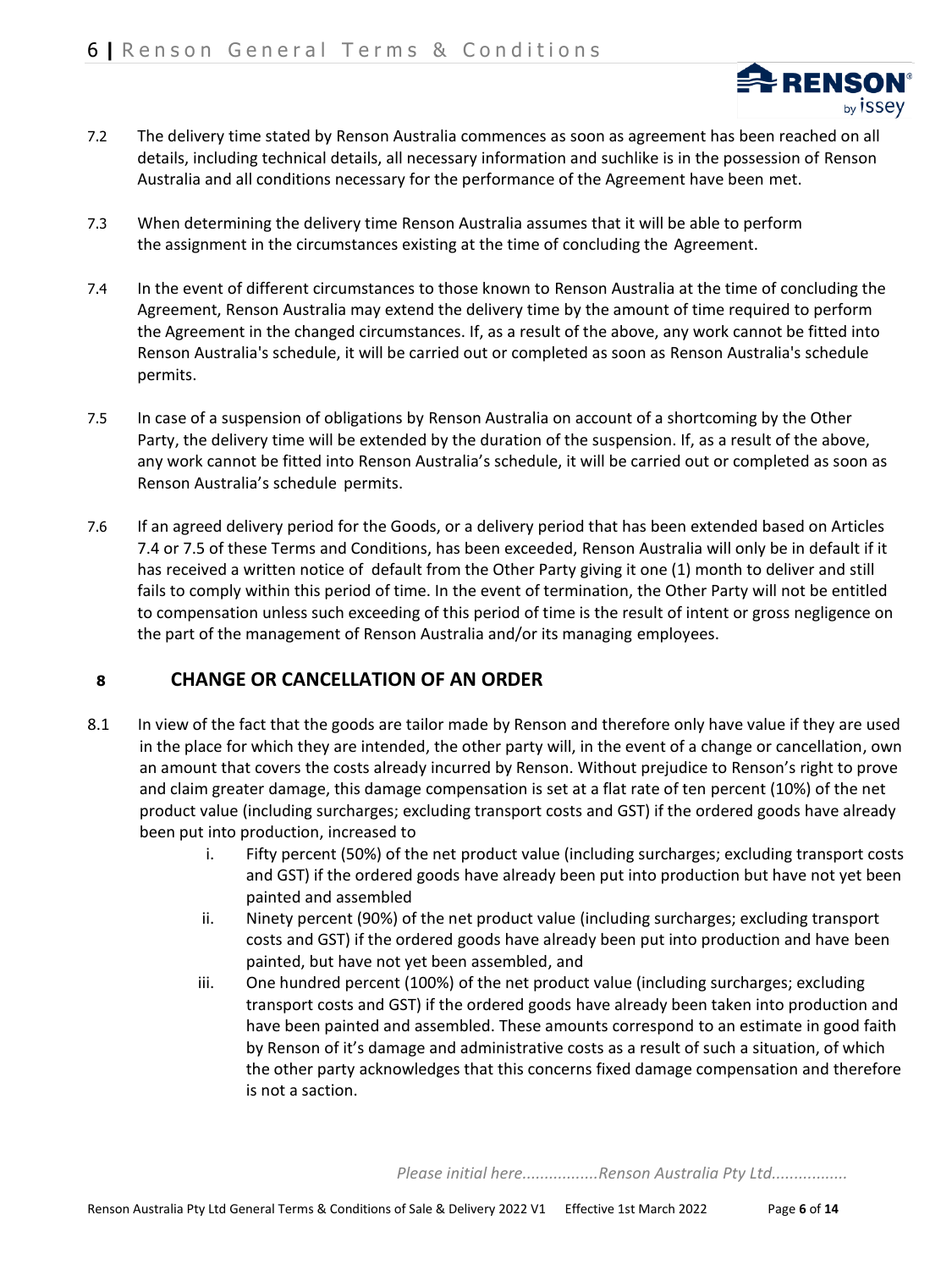

# **<sup>9</sup> TRANSPORT, RISK AND DELIVERY OF GOODS**

- 9.1 The risk of the Goods to be delivered to the Other Party will pass to it ex Renson Australia's warehouse or the warehouse of any third party engaged by Renson Australia (i.e. Ex Works, as included in the most recent version of ICC Incoterms). All Goods will at all times be transported at the risk of the Other Party. Unless the Other Party requests of Renson Australia in good time that the Goods be insured during transport at the expense of the Other Party, the Goods will be transported uninsured by or on behalf of Renson Australia .
- 9.2 Unless the Parties have expressly agreed otherwise in writing, export and import duties, clearance charges, taxes and any other government levies relating to the transport and delivery of the Goods by Renson Australia, of whatever nature, will be charged to the Other Party.
- 9.3 Renson Australia has fulfilled its obligation to deliver by making the Goods available to the Other Party on the agreed date at its warehouse or at the warehouse of a third party engaged by Renson Australia . The delivery document signed by or on behalf of the Other Party and/or the relevant appendices of the carrier will constitute conclusive proof of correct and undamaged delivery by Renson Australia of the Goods stated in the delivery document and/or the relevant appendices.
- 9.4 An offer for delivery by Renson Australia to the Other Party of the Goods ordered will be considered equivalent to the delivery of these goods. If the Other Party refuses to accept the Goods offered for delivery, Renson Australia will store the Goods concerned at a location to be decided by Renson Australia for fifteen (15) working days from the date of offering. After the expiry of this period Renson Australia will no longer be obliged to keep the goods available for the Other Party and will be entitled to sell the goods to a third party or to dispose of them in any other way. The Other Party will, however, remain obliged to comply with the Agreement by taking possession at Renson Australia's request at the agreed price and is also obliged to compensate Renson Australia for the loss arising from the Other Party's initial refusal to accept the Goods concerned, including storage and transport costs.

# **<sup>10</sup> RETENTION OF TITLE AND RIGHT OF PLEDGE**

- 10.1 All Goods delivered will remain the exclusive property of Renson Australia until such time as the Other Party has complied with all of its obligations arising from or in connection with the Agreement or Agreements, including claims relating to penalties, interest and costs.
- 10.2 In the event that Goods are delivered to the Other Party in the territory of outside of Australia, supplementary to the retention of title under Australian law as referred to in Article 9.1, the following retention of title under Australian law will also apply to the Goods concerned, if and in so far as they are located in overseas territory, with the provison that for the remainder the Agreement is exclusively governed by Australian law as referred to in Article 18:
- 10.3 Goods delivered by Renson Australia that are subject to retention of title on the basis of Article 9.1 or Article 9.2 may only be sold on or processed as part of the ordinary business operations of the Other Party, under the condition, however, that the Other Party pays the price due for the Goods concerned to Renson Australia in advance. The Other Party is furthermore not permitted to pledge or establish any other restricted right on Goods subject to retention of title.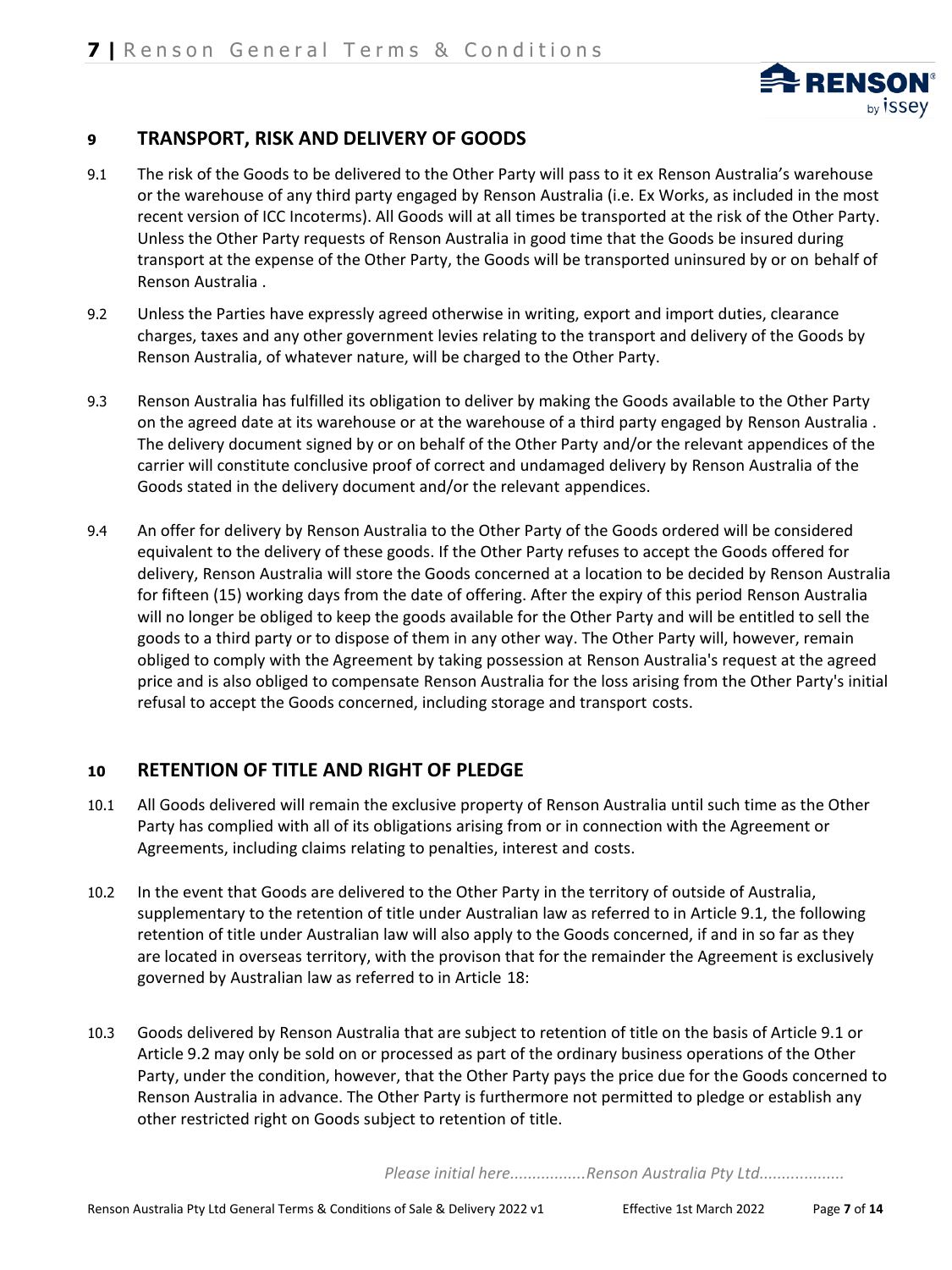

- 10.5 The Other Party undertakes:
- (a) to insure the Goods delivered subject to retention of title and to keep them insured against damage caused by fire, explosion or water, and against theft until they become the property of the Other Party, and to make the insurance policy and the premium receipts available for inspection;
- (b) to pledge all claims of the Other Party against the insurer with respect to the Goods subject to retention of title to Renson Australia in the manner prescribed or in a equivalent provision under the Australian Law in Article 9.2;
- (c) to mark the Goods delivered subject to retention of title as the property of Renson Australia;
- (d) to cooperate in other ways in taking all reasonable measures that Renson Australia wishes to take in order to protect its proprietary rights to the Goods and that do not unreasonably interfere with the Other Party's normal business operations.
- 10.6 If Renson Australia cannot invoke its retention of title because the Goods delivered have been mixed, deformed or become a constituent element of other goods, the Other Party will be obliged to pledge the resulting new goods to Renson Australia or mortgage them.

## **<sup>11</sup> GUARANTEE / WARRANTY / EXCLUSIONS**

- 11.1 Renson Australia will guarantee the soundness of the operating systems delivered by it for a period of five years.
- 11.2 If the Other Party makes a claim under the guarantee within the term stated in Article 10.1, Renson Australia will have the choice to either repair or replace the Goods delivered. At the request of Renson Australia the Other Party will be obliged to return the faulty Goods carriage paid to Renson Australia. Reason Australia's warranty does not include the cost of product removal and installation. These General Conditions will be applicable to all work to be carried out by Renson Australia under the guarantee.
- 11.3 The guarantee on Goods does not apply to normal wear and tear, improper use, incorrect maintenance or external causes, at the discretion of Renson Australia. Guarantee on screen fabric will only be given on the basis of the manufacture. Discolouring, waviness (10.4) and creases, fold lines and rubbing marks (10.4) are explicitly excluded.

Furthermore, Goods advertised using the term 'blackout' never fully black out the light and Renson Australia provides no guarantee for such statements, nor does it accept any claims concerning nonconformity on this basis.

*Please initial here.................Renson Australia Pty Ltd.................* 

**RENS** 

<sub>by</sub> issey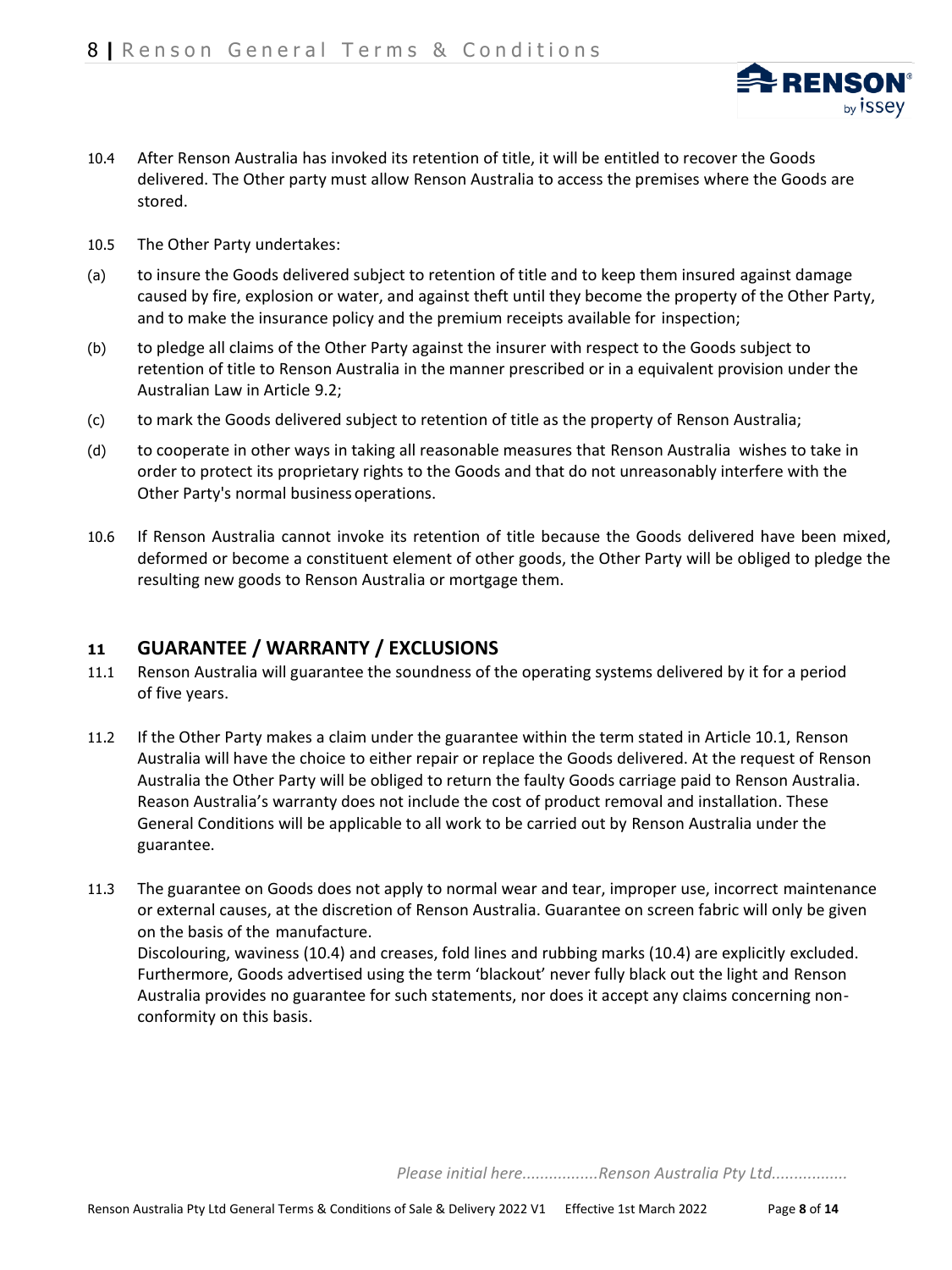

11.4 Creases, fold lines and rubbing marks and Waviness, as referred to in Article 10.3 are defined by Renson Australia as follows.

Creases, fold lines and rubbing marks occur during manufacture, assembly, installation of the screen fabric or during use afterwards. In places where the fabric is folded or creased dark lines may become visible, resembling pencil lines (particularly visible in the case of light colours) or light-coloured lines resembling chalk lines (particularly visible in the case of dark colours).

Waviness may occur in the seams or edges, or in the centre of the fabric. The double thickness on the seams results in different diameters when rolling up the fabric. The tension created by the awning arms, the weight, the drooping of the roller tube or the width of the fabric may increase this effect even further. This effect may also occur during heavy rainfall, when water pooling occurs in the fabric due to the weight of the water.

Fabric Joints: When both width and drop exceed the fabric roll width, a joint is unavoidable. Any other fabric not recommended by Renson Australia, does not warrant its performance and void warranty.

11.5 Storm Wind & Rain: Although all sun shades are designed to resist reasonable winds, it is advisable to retract them when strong winds occur or are expected. Damage by wind or rain is excluded from Renson's warranty. A Sun and Wind Control System is available for electric operation with automatic traction and retraction of your sun shades according to weather conditions.

Note: Wind Sensors or Sun and Wind Sensors are incapable of safeguarding sun shades from sudden freak gusts of wind. A sensor requires two seconds to detect wind speed and another 10 to 30 seconds to retract a blind, depending on width, drop and weight of the product. In case of failure of any electronic devices, Renson cannot be held liable for any damages thereof.

- 11.6 Corrosion and Oxidation, Rust, Salt Spray: Warranty is not included where installations are close to excessive salt water environments included but not limited to coastlines, harbours, rivers and estuaries where exposure to salt water is greatest.
- 11.7 Electrical Work / Wiring is NOT included: Supply and installation of wiring, plugs, wall-plates and junction boxes, special switches, relay-boxes, electronic modules and automatic control systems are not included, as this is the responsibility of the Other Party. Renson is not a licensed electrical contractor. You must have your own electrician complete the electrical work. Wiring diagrams can be supplied by Renson upon request. It is advisable to arrange electrical works to be completed prior to or on the same day as the installation of the sun shades. The complexity and cost of electrical work are dependent on the structure of your building. Renson is not liable or responsible for any electrical costs. Renson payment is due at the completion of installation, regardless of the completion of electrical wiring. At installation, a test cord is utilized to ensure the proper functioning of the product.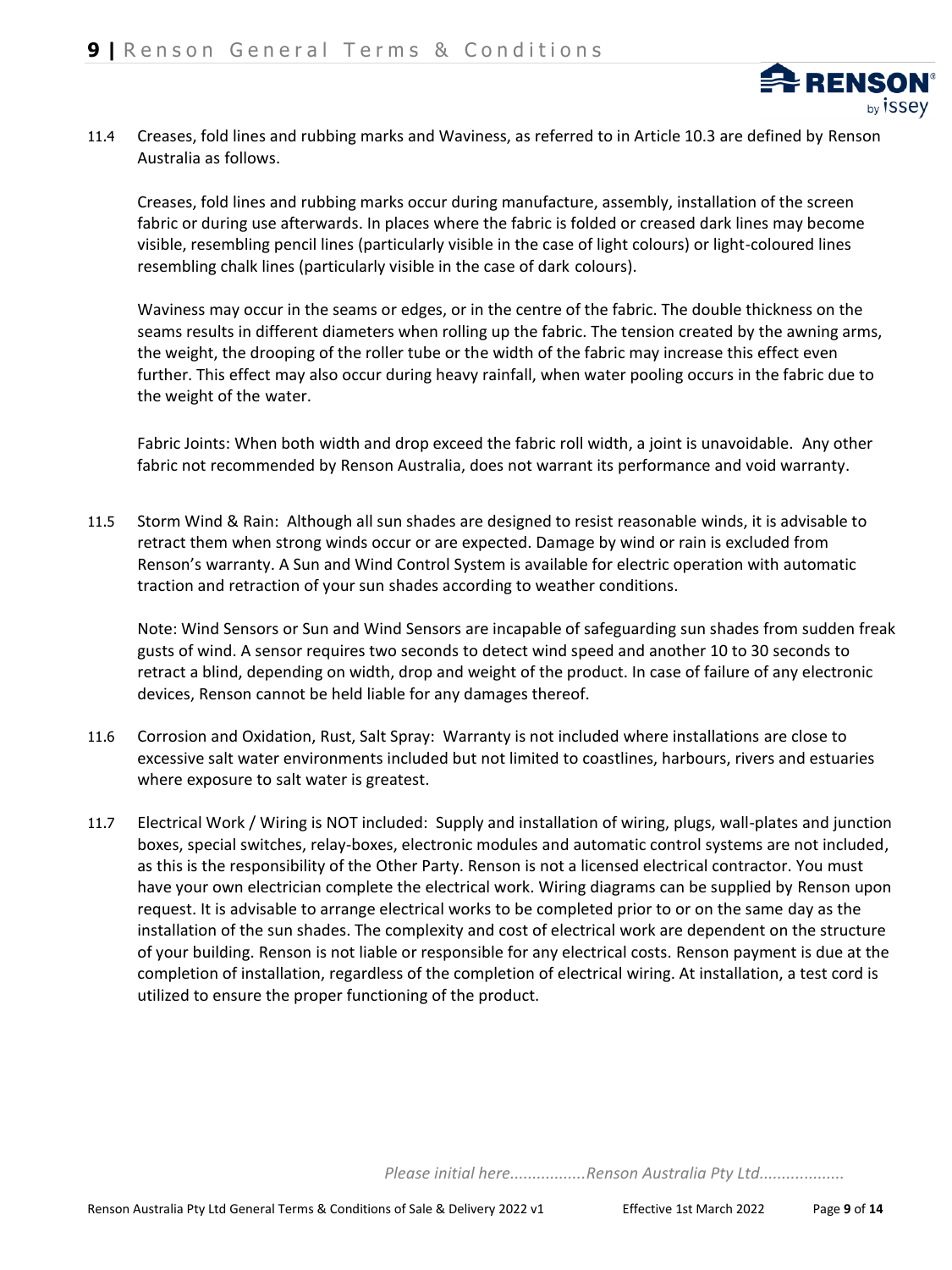

11.8 Warranty: Renson will make good by repair or, at our option, supply a replacement for defects which under proper use appear under warranty within five years (5) for the Renson Systems; five years (5) for manufacturer's limited warranty given accordingly; after the goods have been dispatched and arise solely from faulty design, workmanship or materials supplied by us.

This warranty does not apply if defect arises by normal weathering, normal wear and tear, adverse exposure, oxidation/corrosion/rust, fire, accidental or intentional damage, fire, flood, windblown objects, wind/hail/rain storm, salt spray or chemical pollutants, mildew, structural defects, negligent maintenance/misuse/abuse, incorrect installation by a third party or any causes or occurrences beyond the control of Renson.

In case of warranty repairs or replacement, the Buyer is responsible for all access equipment hire (eg: scaffold, cherry picker, etc) and electrical dis-connection and re-connection, and travel & accomodation costs, and labour costs beyond the one year from date of installation.

- 11.9 The Other Party cannot make a claim under the guarantee referred to in this article 10.9, if it has carried out repairs or other work to the Goods delivered without the permission of Renson Australia.
- 11.10 Renson Australia is entitled to charge costs for repair works if during the work if it becomes apparent that the work is not covered by the guarantee or warranty.
- 11.11 The Other Party is only entitled to make a claim under the guarantee if it has fulfilled all its obligations, financial or otherwise, towards Renson Australia .

## **<sup>12</sup> COMPLAINT**

- 12.1 Complaints of any nature whatsoever relating to the performance of the Agreement by Renson Australia do not suspend the Other Party's payment obligation and may only be communicated to Renson Australia in writing.
- 12.2 Upon receiving of Goods, if there are any damages, complaints must be made in writing within 24 hours with sufficient evidences accompanied with photos.
- 12.3 No obligation whatsoever rests on Renson Australia concerning a complaint submitted if the Other Party has not fulfilled all its obligations towards Renson Australia (both financial and otherwise) in time and in full.
- 12.4 A complaint concerning the Goods delivered and/or Services provided by Renson Australia cannot affect Goods delivered and/or Services provided earlier or yet to be delivered and/or provided, even if these have been or will be delivered and/or provided in the performance of the same Agreement.

## **<sup>13</sup> EXPIRY PERIOD**

12.1 Legal actions and other powers of the Other Party, for whatever reason, with respect to Renson Australia in connection with the Goods delivered and Services provided will lapse after twelve (12) months following the date on which the Other Party became aware or could reasonably be aware of the existence of these rights and powers, but has not lodged a written claim with Renson Australia on this basis before the expiry of this period.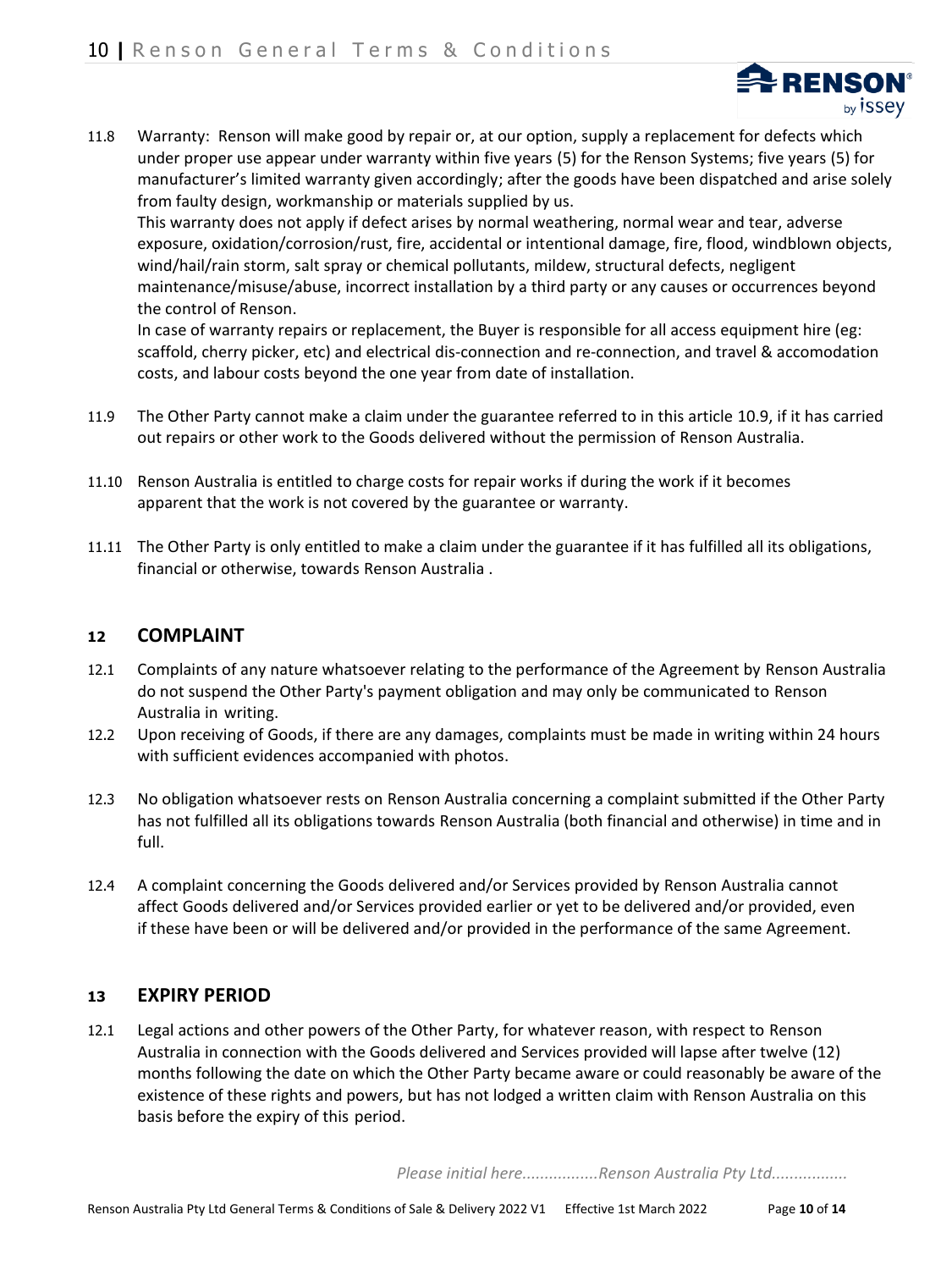

12.2 If within the period stated in Article 12.1 a written claim has been lodged by the Other Party with Renson Australia in connection with Goods delivered and/or Services provided by Renson Australia, any legal action of the Other Party in this respect will also lapse if no lawsuit has been brought against Renson Australia before the competent court pursuant to Article 18 of the Terms and Conditions within a term of four (4) months after receiving the relevant written claim.

## **13 TERMINATION**

13.1 Renson Australia has the right to terminate all or part of the Agreement without being obliged to pay compensation to the Other Party if:

Renson Australia has declared the Other Party to be in default and has given it a term of at least five (5) days in the event that:

- (a) the Other Party does not fulfil one of the obligations under the Agreement, or does not fulfil it promptly or properly; In all other cases without a notice of default on the part of Renson Australia being required, including if:
- (b) The Other Party is granted a moratorium or has applied for a moratorium;
- (c) the Other Party has been declared insolvent, or a winding-up petition is filed against or by the Other Party;
- (d) in so far as the Other Party is a natural person, the Debt Rescheduling (Natural Persons) Act has been declared applicable to the Other Party or a request to that effect has been submitted;
- (e) a third party levies a prejudgment attachment or attachment in execution on the Other Party's assets;
- (f) the Other Party is a legal person and the legal person is dissolved or, if the Other Party is a natural person, the Other Party dies or is no longer able to operate his business;
- (g) other circumstances arise which endanger Renson Australia's recovery options, entirely at Renson Australia's discretion.
- 13.2 If the Agreement is dissolved on one or more of the grounds referred to above in Article 13.1, Renson Australia will be entitled to compensation from the Other Party for any financial loss incurred by it.

## **14 LIABILITY AND COMPENSATION**

- 14.1 Renson Australia will only be liable towards the Other Party for loss incurred by it as a direct consequence (i.e. direct loss) of gross negligence or intent on the part of Renson Australia.
- 14.2 Renson Australia is under no circumstances liable for: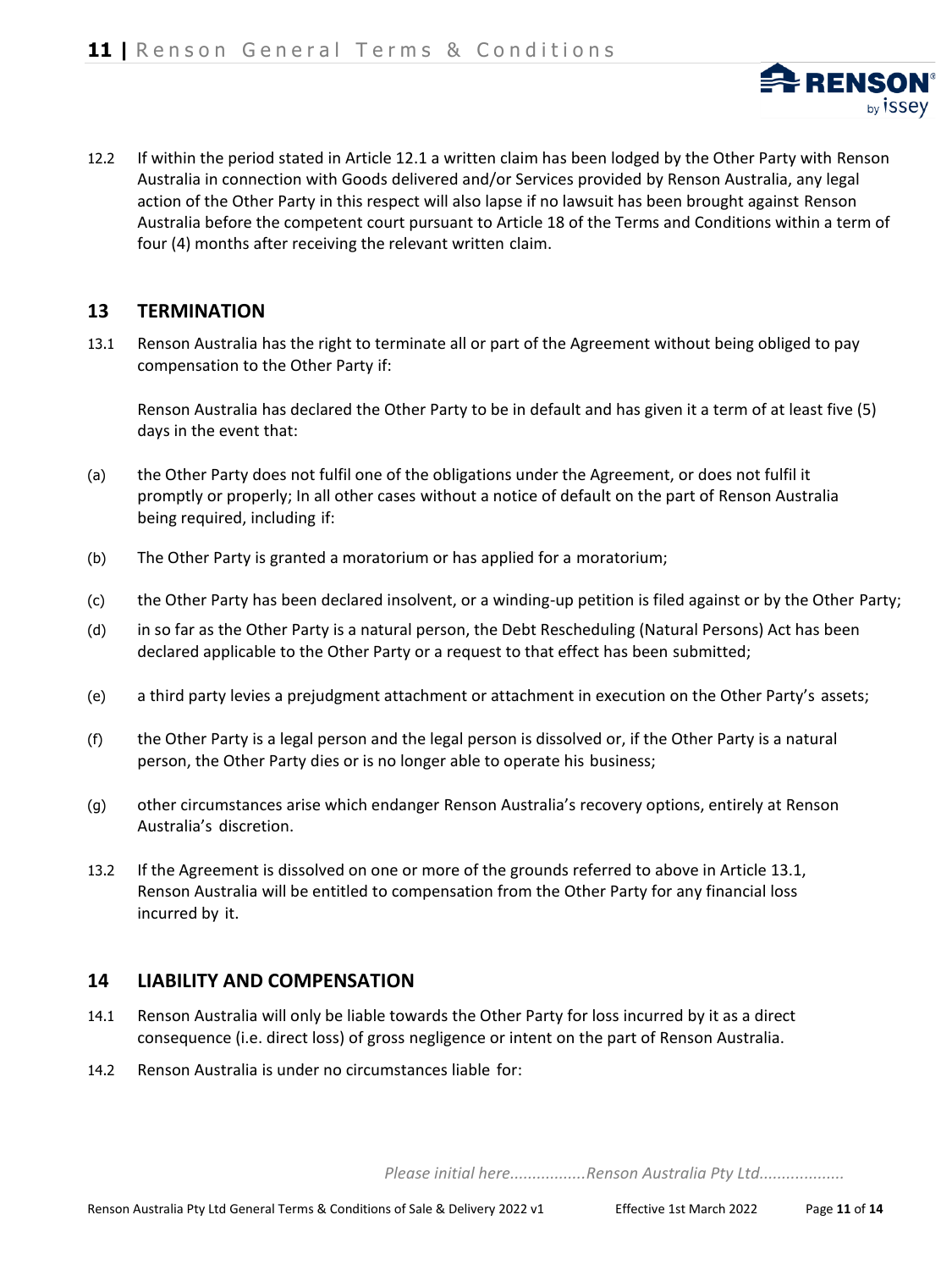

- (a) indirect loss, including but not limited to trading loss, consequential loss or loss due to delays incurred by the Other Party (including business disruption, loss of income etc.), through whatever cause. The Other Party is required to take out insurance if necessary to cover such loss;
- (b) loss arising through the actions or omissions of the Other Party or third parties in breach of the instructions given by Renson Australia or in contravention of the Agreement and the Terms and Conditions;
- (c) loss of any nature, incurred because or after the Other Party has put the goods delivered into use, processed them, delivered them to third parties or arranged for them to be used, processed or delivered to third parties;
- (d) loss caused by actions and/or omissions of third parties, including auxiliary persons engaged by Renson Australia.
- 14.3 If and in so far as Renson Australia should be liable for loss incurred by the Other Party, this liability will always be limited to 50% of the invoice amount excluding GST with respect to the Goods delivered and/or Services provided as acknowledged and paid out by the insurer of Renson Australia under a liability insurance policy based on a loss report, increased by any excess of Renson Australia under this insurance policy. For the purposes of this article, a series of connected loss-causing events will count as one event/claim.
- 14.4 If at the time of the loss Renson Australia does not have liability insurance as referred to in Article 14.3 or no payment is made under any liability insurance policy for whatever reason, Renson Australia's liability will always be limited to 50% of the invoice amount excluding GST with respect to the Goods delivered and/or Services provided to which Renson Australia's liability relates.
- 14.5 The restrictions and/or exclusions of liability included in Articles 14.1 to 14.4 also apply to personnel of Renson Australia and the auxiliary persons engaged by Renson Australia in the performance of the Agreement.

## **15 FORCE MAJEURE**

- 15.1 Force majeure means a shortcoming in the performance of an Agreement which cannot be attributed to Renson Australia.
- 15.2 Force majeure as referred to in Article 15.1 includes in any case therefore not exclusively –shortcomings as a result of:
- (a) failures of and/or serious disruptions to the production process at suppliers of Renson Australia, including utility companies;
- (b) failure by third parties to deliver the necessary materials;
- (c) wilful misconduct or gross negligence of auxiliary persons;
- (d) strikes;
- (e) excessive sickness absence of Renson Australia's personnel;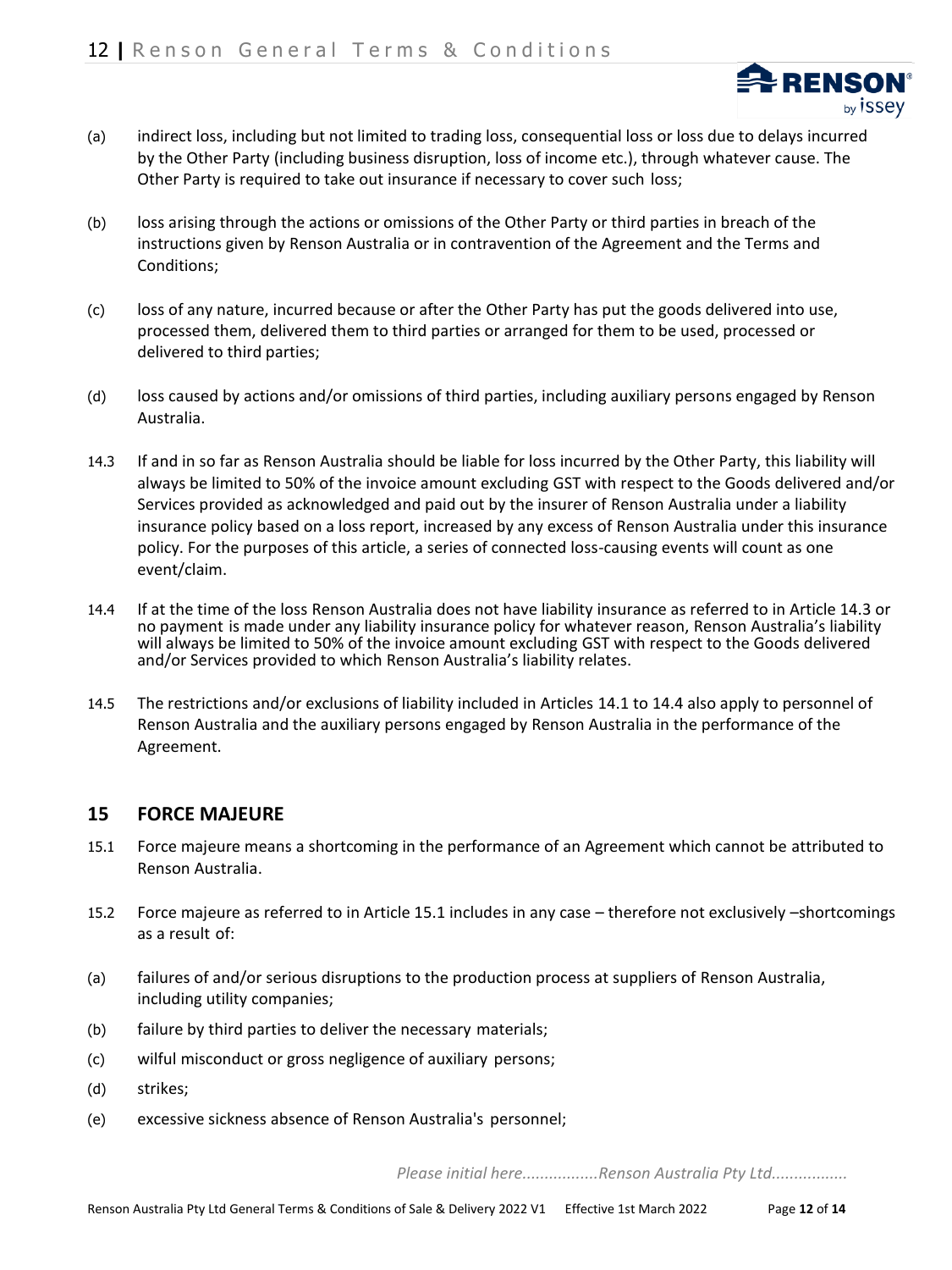**RENS** <sub>by</sub> issey

- (f) fire;
- (g) special weather conditions (such as floods);
- (h) government measures (both national and at International level), including import and export prohibitions and impediments;
- (i) war, mobilization, disturbances, riots, state of siege;
- (j) sabotage;
- (k) traffic congestion;
- (l) machinery breakdown.
- 15.3 In the case of force majeure, Renson Australia has the choice of either suspending the performance of the Agreement until the situation of force majeure has ceased to exist or, whether or not having originally chosen to suspend performance, to terminate the Agreement in full or in part. In either case the Other Party will not be entitled to any compensation. If the period in which Renson Australia is unable to comply with its obligations for reasons of force majeure is longer than thirty (30) days, the Other Party will also be entitled to terminate part of the Agreement (with respect to the future), with the provison that Renson Australia, in accordance with Article 15.4, will be entitled to send an invoice for the work already performed. In case of partial termination there will be no obligation to compensate for loss, if any.
- 15.4 If Renson Australia has met its obligations in part at the time the force majeure occurs or can only partially comply with its obligations, it will be entitled to invoice that part separately. The Other Party will be required to pay this invoice as if it were a separate Agreement.

# **16 CONFIDENTIALITY**

- 16.1 Both Parties are bound not to disclose any confidential information they have acquired from each other or from some other source within the context of their Agreement. Information is to be regarded as confidential if a party has stated that it is confidential or if it is obvious from the nature of the information that it is confidential.
- 16.2 If Renson Australia is obliged, by virtue of a statutory provision or a judicial ruling, to disclose confidential information to third parties designated by the law or a competent court and Renson Australia is unable to claim a right of non-disclosure recognized or granted by the competent court in such a case, then Renson Australia will not be obliged to pay any damages or compensation and the Other Party will not be entitled to terminate the Agreement.

# **17 INTELLECTUAL PROPERTY RIGHTS**

- 17.1 Unless agreed otherwise, Renson Australia will retain all copyrights and all industrial property rights to the offers made by it, or to the images, drawings, models, trial models, software and suchlike provided.
- 17.2 The rights to the items referred to in Article 17.1 will remain Renson Australia's property, regardless of whether costs were charged to the Other Party for the manufacturing. The Other Party is not permitted